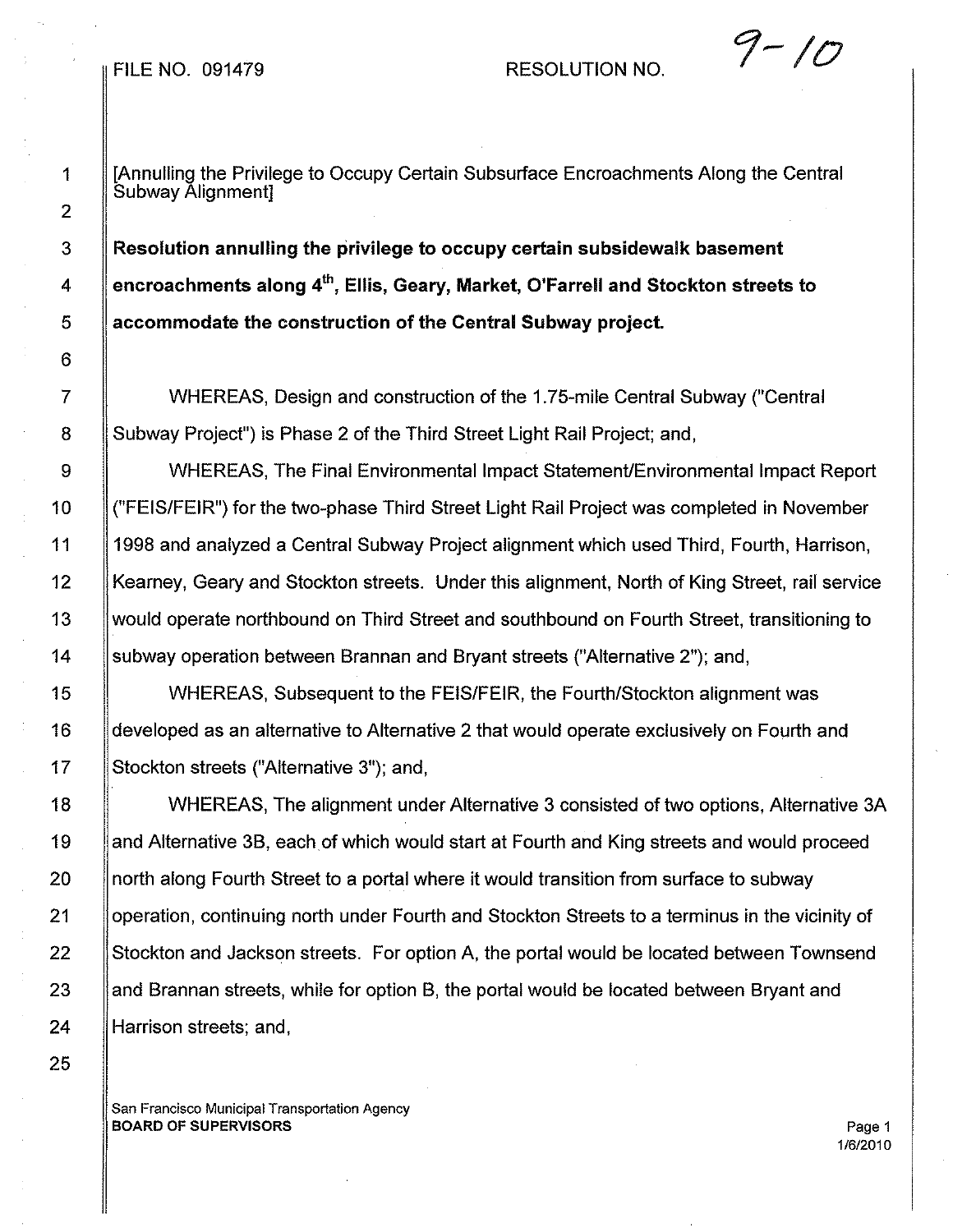1 WHEREAS, The San Francisco Municipal Transportation Agency ("SFMTA") Board of 2 Directors adopted Resolution No. 02-144 on June 7,2005, which selected Alternative 3A as 3 | the Locally Preferred Alternative for the Central Subway Project; and,

4 **WHEREAS, Following comments received during the public scoping process and** 5 preliminary cost estimates prepared for the Central Subway Project, the SFMTA Board of 6 Directors adopted Resolution No. 08-029 on February 19, 2008 which replaced Alternative 3A 7 with Alternative 3B as the Locally Preferred Alternative; and,

8 WHEREAS, a Supplemental Environmental Impact Statement/Environmental Impact 9 Report ("SEIS/SEIR") was prepared to evaluate three options for the Central Subway Project: 10 | a No Project/Transportation Systems Management Alternative ("Alternative 1"), Alternative 2 11 || and Alternative 3; and,

12 | WHEREAS, The San Francisco Planning Commission adopted Motion No. M-17668 on 13 August 7, 2008, which certified completion of the Central Subway Final Supplemental 14 Environmental Impact Report in accordance with the California Public Resources Code 15 | Sections 21000 et seq., (CEQA), Title 14 California Code of Regulations Sections 15000 et 16 Seq., and San Francisco Administrative Code Chapter 31; and,

17 WHEREAS, The SFMTA Board of Directors adopted Resolution No. 08-150 on August 18 19, 2008, which adopted the Central Subway Project Alternative 3B, a construction variant to 19 Sextend the tunnel another 2,000 feet north of Jackson Street, the CEQA Findings and 20 Statement of Overriding Considerations for the SEIS/SEIR and the Mitigation Monitoring and 21 Reporting Plan. The SEIS/SEIR, CEQA Findings, background reports, and other documents 22 in the administrative record associated with the SEIS/SEIR collectively are on file with the 23 Secretary of the Planning Commission, Secretary of the MTA Board of Directors, and the 24 Clerk of the Board in File No. 081137. Said documents are incorporated herein by reference  $25$  and form the basis for the decisions set forth herein; and,

San Francisco Municipal Transportation Agency BOARD OF SUPERVISORS And the state of the state of the state of the state of the state of the state of the state of the state of the state of the state of the state of the state of the state of the state of the state of th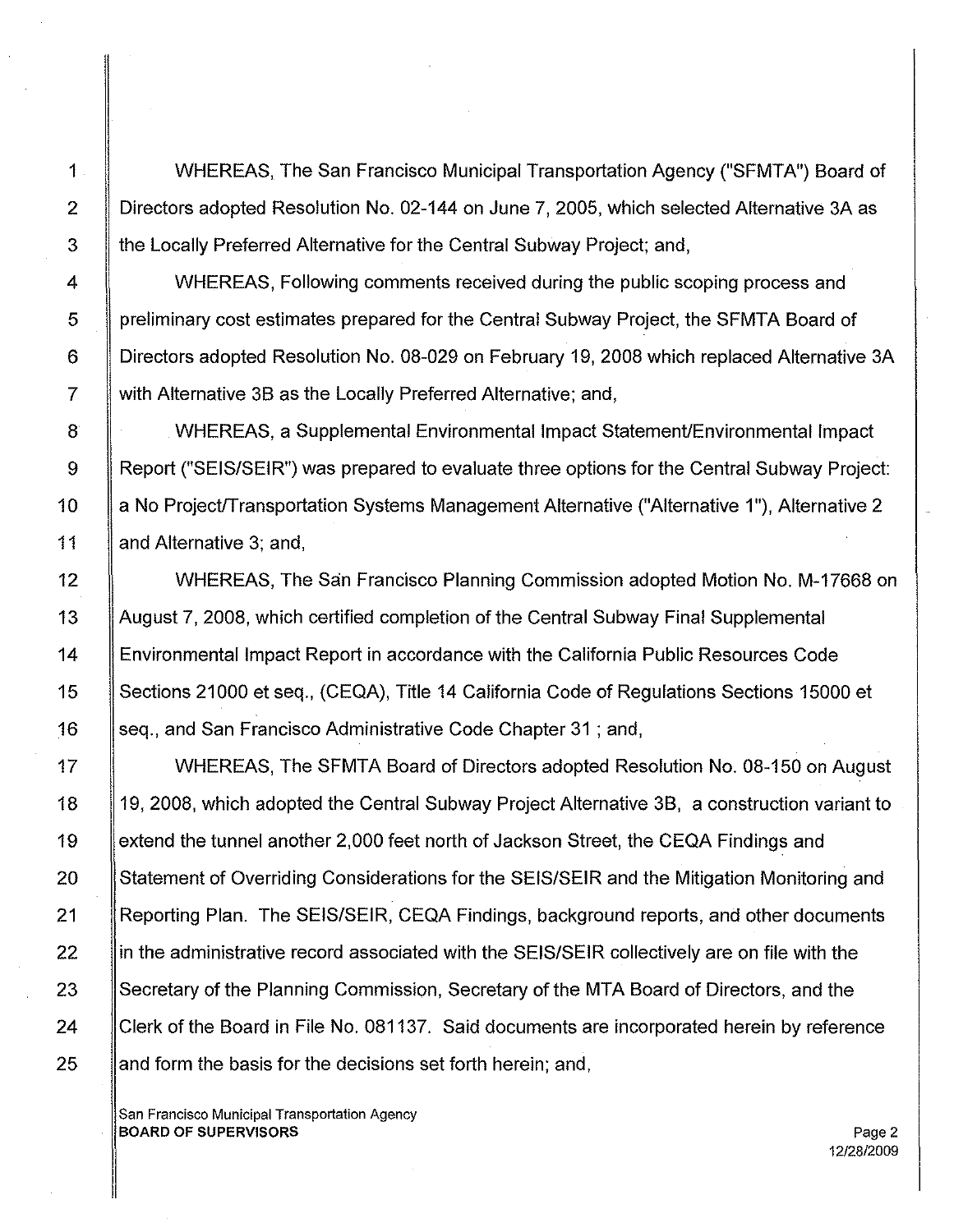WHEREAS, The Central Subway Project will construct three new underground subway stations (the "Stations"): the Moscone Station located adjacent to the Moscone Convention Center; the Union Square Market Street Station located at Stockton and O'Farrell streets; and the Chinatown Station located at Stockton and Jackson streets; and,

WHEREAS, SFMTA staff has determined that construction of the Union Square/Market Street Station will require that the utilities currently existing under the street must be relocated beneath the sidewalk ("Utility Relocation") in order to accommodate the construction of the Central Subway Project; and,

WHEREAS, Commencement of the Utility Relocation will require the City to reclaim use of thirteen (13) subsidewalk basements along the Central Subway Project alignment that encroach on the public right-of-way and are on property owned by the City; and,

WHEREAS, On October 14, 2008, the SFMTA notified the property owners adjacent to the 13 subsidewalk encroachments, by letter, of its intent to utilize the subsidewalk basement encroachments for the Central Subway Project, a copy of which letter is on file with the Clerk of the Board of Supervisors in File No. . . , which is hereby declared to be a part of this Resolution as if set forth fully herein. Said properties are located on the following streets:  $4<sup>th</sup>$ , Ellis, Geary, Market, O'Farrell and Stockton streets; and,

WHEREAS, The October 14, 2008 letter advised said property owners that they would need to vacate the subsidewalk encroachment by removing all personal property and facilities from the encroachment at their own expense; and,

WHEREAS, SFMTA sent said property owners additional correspondence on December 24, 2008 requesting that the adjacent property owners provide SFMTA with their plans for vacating the subsidewalk encroachment by January 16, 2009, a copy of which letter which is hereby declared to is on file with the Clerk of the Board of Supervisors in File No. be a part of this Resolution as if set forth fully herein. Responses to the aforementioned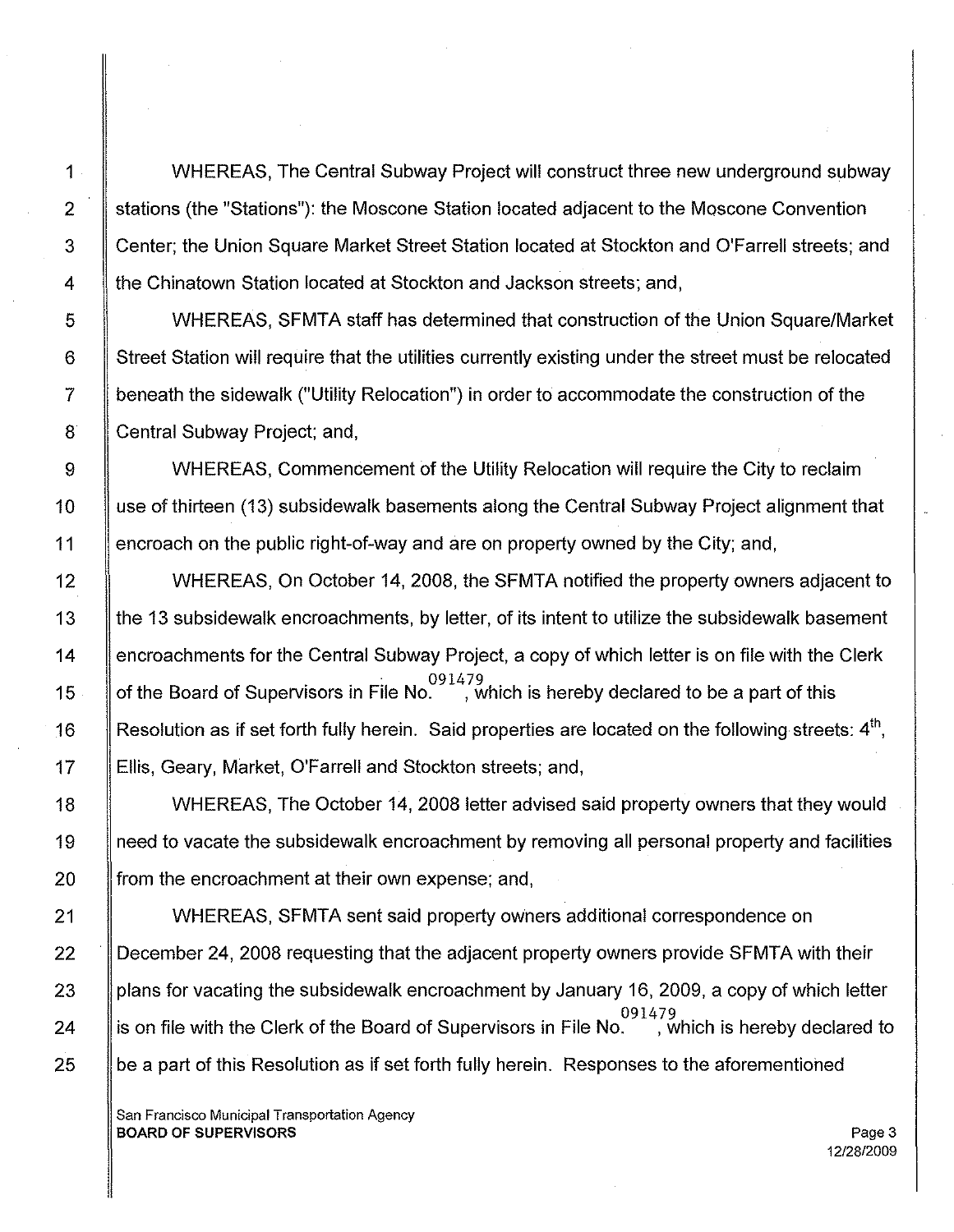1 | letters and additional correspondence from SFMTA with the affected owners is on file with the 2 Secretary of the MTA Board of Directors and is incorporated herein by reference; and,

3 WHEREAS, Section 106A.1.3 of the San Francisco Building Code provides, in relevant 4 | part, that the "Board of Supervisors reserves the right to suspend or annul the privilege of 5 **maintaining such subsidewalk space ..."; and** 

6 WHEREAS, Annulment of the privilege to use the 13 subsidewalk basements  $7 \parallel$  encroaching on the public right of way along the subway alignment is necessary to 8 | accommodate the Central Subway Project; and

9 | WHEREAS, SFMTA, the San Francisco Department of Public Works and the San 10 Francisco Building Department acknowledge the need to reclaim the subsidewalk space 11 | occupied by the adjacent property owners and commit to work with adjacent property owners 12 | to facilitate the relocation of personal property from the subsidewalk encroachments. In 13 **Addition, the Director of the Department of Building Inspection acknowledges the initiation of** 14 | this process under the terms of the Building Code and the need to review permitting 15 associated with the owners' vacation of removal of the encroachments; now, therefore, be it

16 RESOLVED, That Board of Supervisors does hereby revoke the privilege of using the 17 Subsidewalk space occupied by owners and/or tenants at the following parcels, identified by 18 address, block and parcel number, adjoining the Central Subway Project alignment:

19 1. 212 Stockton Street, Block 309, Lot 011;

20 2. 150 Stockton Street, Block 313, Lot 018;

21 3.101 Stockton Street, Block 314, Lots 001 and 002;

22 4. 55 Stockton Street, Block 327, Lots 001-003;

23 | 5. 39 Stockton Street, Block 327, Lot 004;

24 6. 19 Stockton Street, Block 327, Lot 005;

25 7. 1 Stockton Street, Block 327, Lot 025;

San Francisco Municipal Transportation Agency BOARD OF SUPERVISORS AND RESERVE AND RESERVE AND RESERVE AND RESERVE AND RESERVE AND RESERVE AND RESERVE AND RESERVE AND RESERVE AND RESERVE AND RESERVE AND RESERVE AND RESERVE AND RESERVE AND RESERVE AND RESERVE AND RESER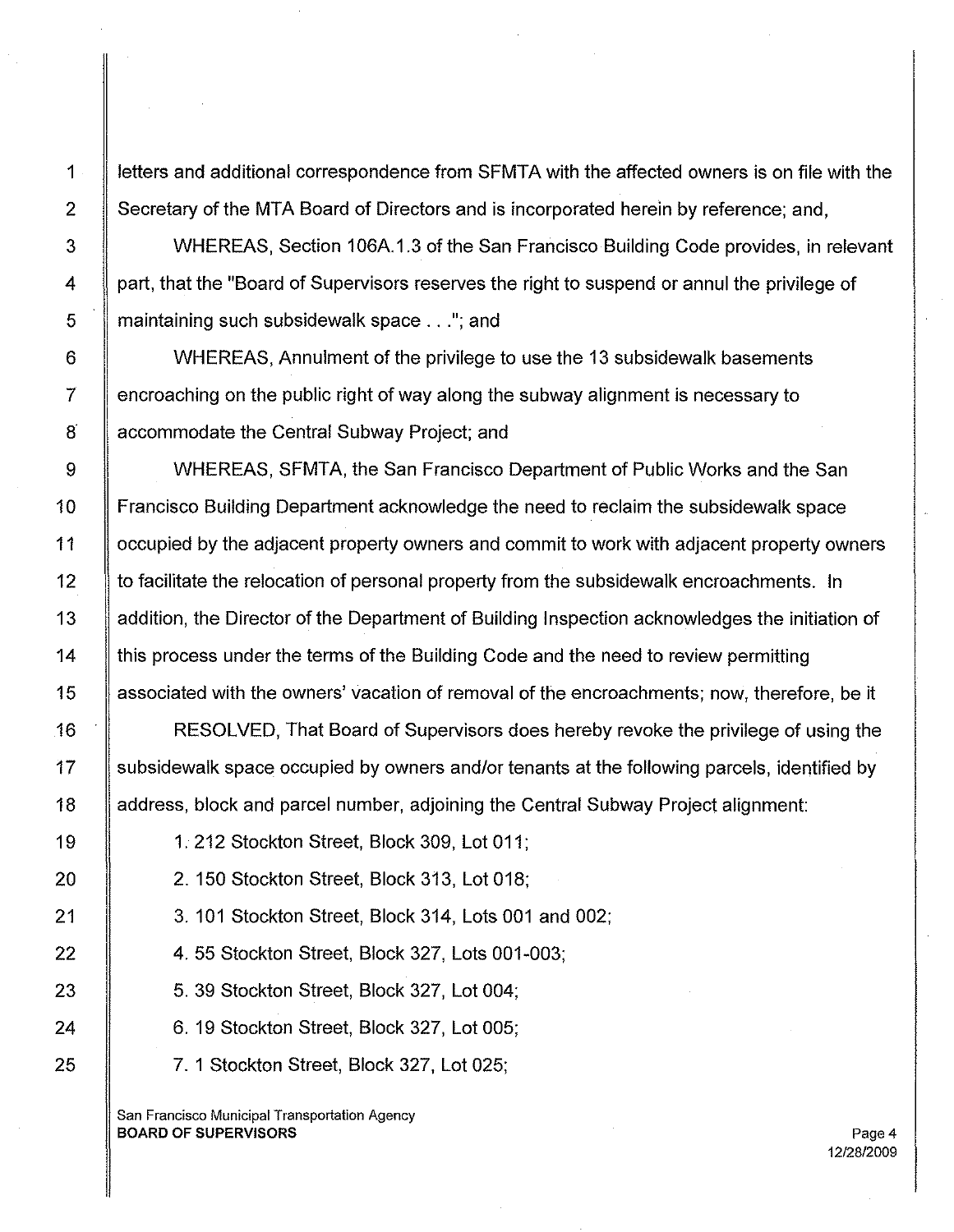8.24-34 Ellis Street, Block 327, Lot 008

9.77-81 O'Farrell Street, Block 328, Lots 003 and 004;

10.838 Market Street, Block 329, Lot 002;

11. 800-830 Market Street, Block 329, Lot 001;

12.790 Market Street, Block 328, Lot 002;

13.475 Fourth Street, Block 3762, Lot 032; and, be it

**FURTHER RESOLVED, All actions heretofore taken by the officers of the City with** 8 | respect to removal of the subsidewalk encroachments are hereby approved, confirmed and 9 ratified, and the Director of Public Works, Director of SFMTA, and Director of the Department 10 | of Building Inspection are hereby authorized and directed to take any and all actions which 11 If they or the City Attorney may deem necessary or advisable in order to effectuate the purpose 12 | and intent of this Resolution.

San Francisco Municipal Transportation Agency BOARD OF SUPERVISORS And the state of the state of the state of the state of the state of the state of the state of the state of the state of the state of the state of the state of the state of the state of the state of th

12/28/2009